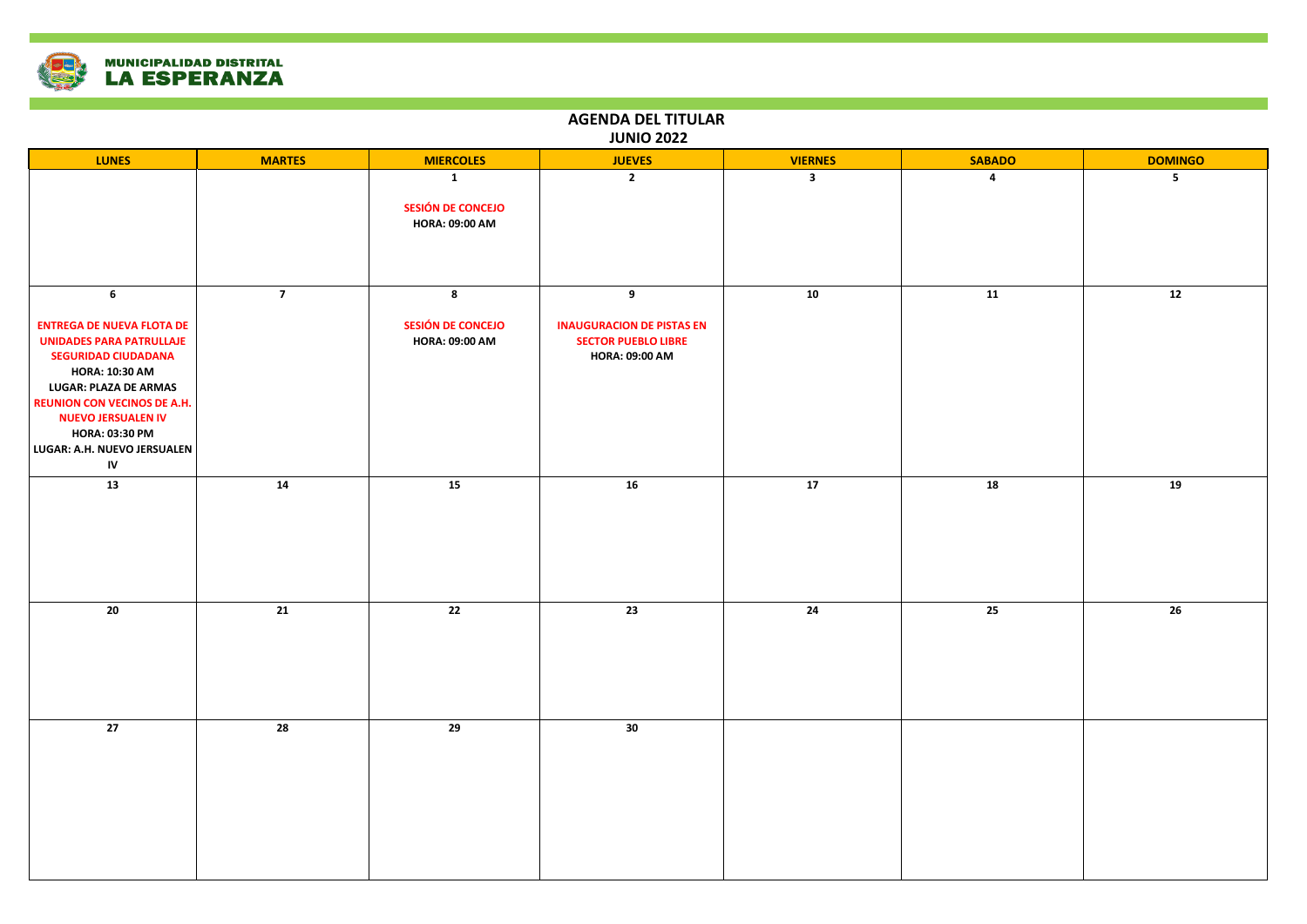| <b>MAYO 2022</b>        |                 |                                                                       |                                                                                                                                                                                                                                                                        |                                                                                                                                                                             |                 |                                                                                                          |  |
|-------------------------|-----------------|-----------------------------------------------------------------------|------------------------------------------------------------------------------------------------------------------------------------------------------------------------------------------------------------------------------------------------------------------------|-----------------------------------------------------------------------------------------------------------------------------------------------------------------------------|-----------------|----------------------------------------------------------------------------------------------------------|--|
| <b>LUNES</b>            | <b>MARTES</b>   | <b>MIERCOLES</b>                                                      | <b>JUEVES</b>                                                                                                                                                                                                                                                          | <b>VIERNES</b>                                                                                                                                                              | <b>SABADO</b>   | <b>DOMINGO</b>                                                                                           |  |
|                         |                 |                                                                       |                                                                                                                                                                                                                                                                        |                                                                                                                                                                             |                 | $\mathbf{1}$                                                                                             |  |
| $\overline{\mathbf{2}}$ | 3 <sup>1</sup>  | $\overline{\mathbf{4}}$<br>SESIÓN DE CONCEJO<br><b>HORA: 09:00 AM</b> | 5 <sub>1</sub>                                                                                                                                                                                                                                                         | $6\phantom{.}$                                                                                                                                                              | $\overline{7}$  | 8                                                                                                        |  |
| 9                       | 10              | $\overline{11}$                                                       | 12                                                                                                                                                                                                                                                                     | 13                                                                                                                                                                          | 14              | 15                                                                                                       |  |
| 16                      | $\overline{17}$ | $\overline{18}$                                                       | 19                                                                                                                                                                                                                                                                     | $\overline{20}$                                                                                                                                                             | $\overline{21}$ | $\overline{22}$                                                                                          |  |
| 23                      | 24              | 25<br><b>CONSISTORIAL</b><br><b>HORA: 09:00 AM</b>                    | 26<br>SESIÓN DE CONCEJO EN EL SALÓN RECONOCIMIENTO A BRIGADAS DE<br><b>DEFENSA CIVIL</b><br><b>HORA: 10:30 AM</b><br>LUGAR: PLAZA DE ARMAS<br><b>REUNION CON COMERCINATES DEL</b><br><b>MERCADO "SANTA ROSA"</b><br><b>HORA: 03:30 PM</b><br>LUGAR: MERCADO SANTA ROSA | $\overline{27}$<br>SESIÓN EXTRAORDINARIA DE<br><b>CODISEC-LA ESPERANZA</b><br><b>OBSERVATORIO DE SEGURIDAD</b><br><b>HORA: 03:30 PM</b><br><b>LUGAR: EN EL OBSERVATORIO</b> | $\overline{28}$ | 29<br><b>IZAMIENTO DEL PABELLÓN</b><br><b>NACIONAL</b><br>HORA: 03:30 PM<br><b>LUGAR: PLAZA DE ARMAS</b> |  |
| 30                      | 31              |                                                                       |                                                                                                                                                                                                                                                                        |                                                                                                                                                                             |                 |                                                                                                          |  |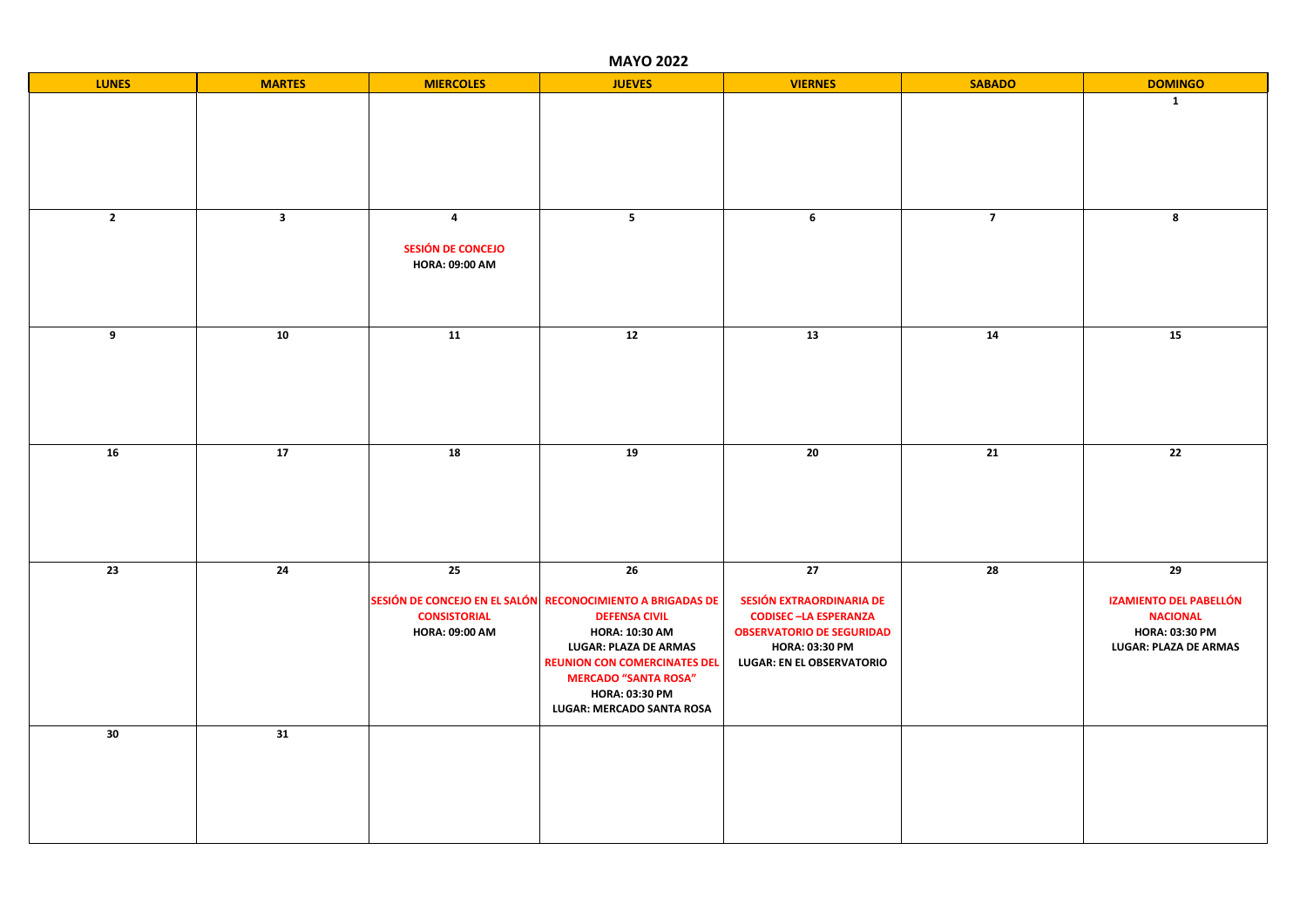**ABRIL 2022**

| <b>LUNES</b>            | <b>MARTES</b>  | <b>MIERCOLES</b> | <b>JUEVES</b>   | <b>VIERNES</b>                                                                                                                                                          | <b>SABADO</b>  | <b>DOMINGO</b>          |
|-------------------------|----------------|------------------|-----------------|-------------------------------------------------------------------------------------------------------------------------------------------------------------------------|----------------|-------------------------|
|                         |                |                  |                 | $\mathbf{1}$<br>VISITA A JARDÍN DE PRIMAVERA 3 -<br><b>SEÑORA BETINA</b><br><b>HORA: 09:00 AM</b><br>SESIÓN EXTRAORDINARIA.<br><b>HORA: 10:30 AM</b><br>LUGAR: VIA ZOOM | $\overline{2}$ | $\overline{\mathbf{3}}$ |
| $\overline{\mathbf{4}}$ | 5 <sub>1</sub> | $\bf 6$          | $\overline{7}$  | $\bf 8$                                                                                                                                                                 | $\overline{9}$ | ${\bf 10}$              |
| $\overline{11}$         | 12             | 13               | $\overline{14}$ | 15                                                                                                                                                                      | 16             | 17                      |
| 18                      | 19             | 20               | 21              | 22                                                                                                                                                                      | 23             | 24                      |
| 25                      | 26             | 27               | 28              | 29                                                                                                                                                                      | 30             |                         |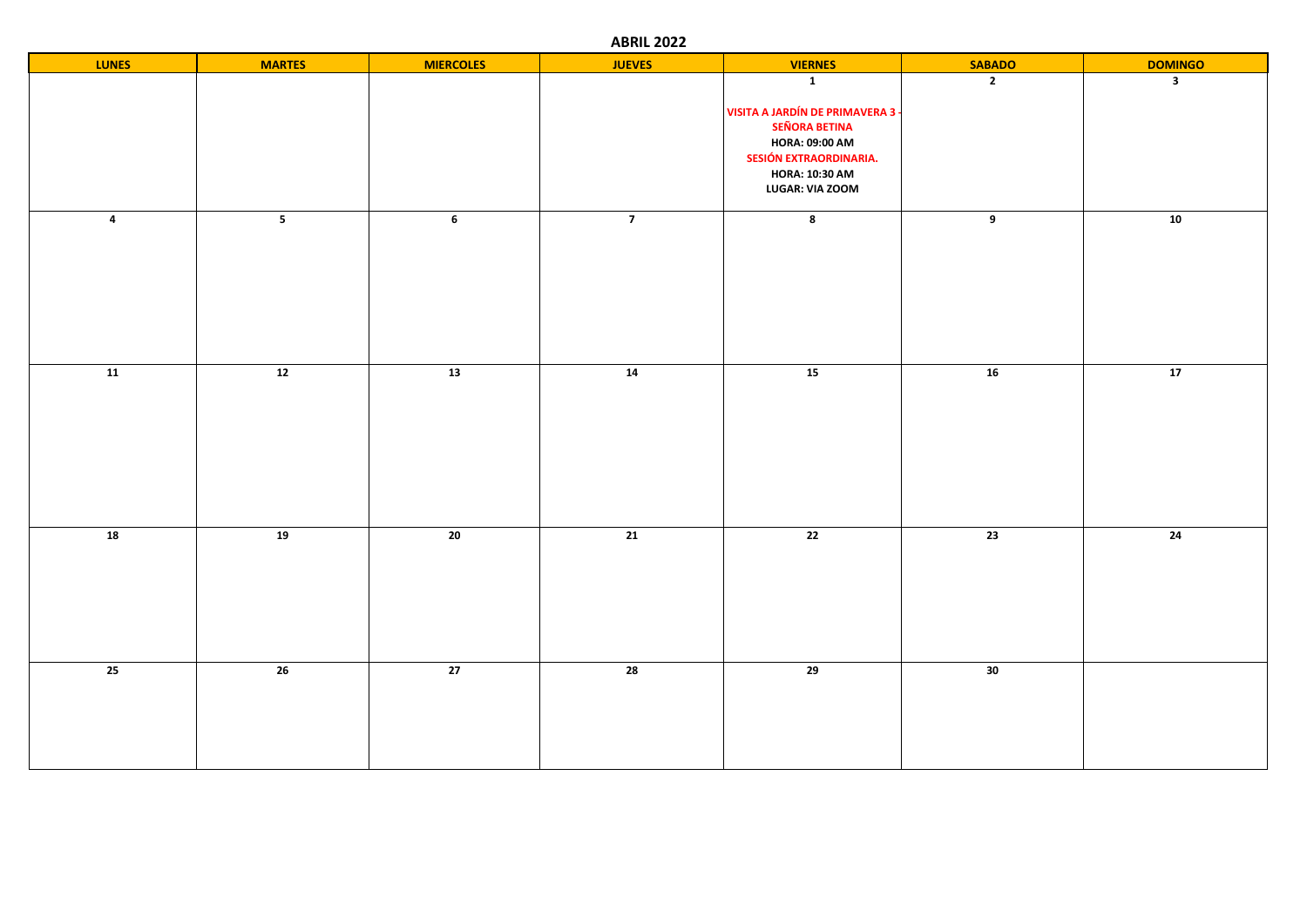## **MARZO 2022**

| <b>LUNES</b>                                                                                                                                                                                                                                                                                                                   | <b>MARTES</b>                                                                                                                                                                                                                                                                                          | <b>MIERCOLES</b>                                                                                                                                                                                                                                                                                                               | <b>JUEVES</b>                                                                                                                                                                                                                                                                                                                                                                                   | <b>VIERNES</b>                                                                                                                   | <b>SABADO</b> | <b>DOMINGO</b>                                                                                                 |
|--------------------------------------------------------------------------------------------------------------------------------------------------------------------------------------------------------------------------------------------------------------------------------------------------------------------------------|--------------------------------------------------------------------------------------------------------------------------------------------------------------------------------------------------------------------------------------------------------------------------------------------------------|--------------------------------------------------------------------------------------------------------------------------------------------------------------------------------------------------------------------------------------------------------------------------------------------------------------------------------|-------------------------------------------------------------------------------------------------------------------------------------------------------------------------------------------------------------------------------------------------------------------------------------------------------------------------------------------------------------------------------------------------|----------------------------------------------------------------------------------------------------------------------------------|---------------|----------------------------------------------------------------------------------------------------------------|
|                                                                                                                                                                                                                                                                                                                                | 1<br><b>REUNIÓN CON COFOPRI</b><br><b>HORA: 4:00 PM</b>                                                                                                                                                                                                                                                | $\mathbf{2}$<br>SESIÓNN DE CONCEJO<br><b>HORA: 9:00 AM</b>                                                                                                                                                                                                                                                                     | ર<br>REUNIÓN CON COMISARIO DE<br><b>WICHANZAO</b><br><b>HORA: 10:00 AM</b><br>REUNIÓN CON PERSONAL DEL IREM<br><b>HORA: 11:00 AM</b>                                                                                                                                                                                                                                                            | <b>INAUGURACIÓN DE CALZA FERIA</b><br><b>ESCOLAR</b><br><b>HORA: 05:00 PM</b><br>LUGAR: PLAZA DE ARMAS DE LA<br><b>ESPERANZA</b> | 5             | 6                                                                                                              |
| $\overline{7}$<br><b>REUNIÓN SOBRE PROYECTO:</b><br><b>CREACIÓN DE LOS SERVICIOS DE</b><br><b>PROTECCIÓN CONTRA</b><br><b>INUNDACIONES DE LAS AGUAS</b><br>DE LAS AVENIDAS DE LA CUENCA<br>DE LA QUEBRADA EL LEÓN EN<br><b>LOS DISTRITOS DE LA</b><br><b>ESPERANZA Y HUANCHACO</b><br><b>TRUJILLO</b><br><b>HORA: 11:00 AM</b> | 8<br><b>DESAYUNO CON SERVIDORAS DE</b><br>LA MDE, POR EL DÍA<br><b>INTERNACIONAL DE LA MUJER</b><br><b>HORA: 08:30 AM</b><br><b>LUGAR: ESTADIO MUNICIPAL</b><br><b>VISITA EL MIRADOR CON</b><br>COFOPRI-ACOMPAÑAMIENTO EN<br><b>EMPADRONAMIENTO PARA</b><br><b>TÍTULACIÓN</b><br><b>HORA: 10:30 AM</b> | 9<br><b>SESIÓN DE CONCEJO</b><br><b>HORA: 09:00 AM</b><br><b>LUGAR: VIRTUAL</b>                                                                                                                                                                                                                                                | 10<br>REUNIÓN CON PÁRROCO ALEJANDRO<br>PRECIADO MUÑOZ - MADRE DE CRISTO,<br>SOBRE MEJORA DE LA VIRGEN DE LA AV<br><b>GRAN CHIMÚ</b><br><b>HORA: 10:00 AM</b><br>REUNIÓN CON SECTOR VIRGEN DEL<br><b>SOCORRO I CON FUNCIONARIOS DE LA</b><br><b>MDE-PARTICIPACIÓN VECINAL,</b><br>SEGURIDAD CIUDADANA, COMISARIO DE<br><b>WICHANZAO</b><br><b>HORA: 04:00 PM</b>                                 | 11                                                                                                                               | 12            | 13<br><b>CEREMONIA DE INAUGURACIÓN DE</b><br>LUZ DEFINITIVA EN SOL NACIENTE I<br>Y II<br><b>HORA: 10:00 AM</b> |
| 14<br><b>II SESIÓN ORDINARIA DEL</b><br><b>COMITÉ PROVINCIAL DE</b><br><b>SEGURIDAD CIUDADANA</b><br><b>HORA: 10:00 AM</b><br>LUGAR: VIA ZOOM                                                                                                                                                                                  | 15<br><b>AUDIENCIAS MDE</b><br><b>HORA: 09:00 AM</b><br><b>LUGAR: SALON CONSISTORIAL</b>                                                                                                                                                                                                               | 16<br><b>SESIÓN DE CONCEJO</b><br><b>HORA: 09:00 AM</b><br>LUGAR: VIA ZOOM                                                                                                                                                                                                                                                     | 17<br><b>INVITACIÓN A REUNIÓN SOBRE</b><br><b>CONTAMINACIÓN AMBIENTAL</b><br><b>HORA: 08:00 AM</b><br><b>LUGAR: EL MILAGRO</b><br>I CONSULTA PÚBLICA DEL COMITÉ<br><b>PROVINCIAL DE SEGURIDAD</b><br><b>CIUDADANA.</b><br><b>HORA: 10:00 AM</b><br><b>REUNIÓN CON PROFESORAS DEL</b><br><b>COLEGIO NUEVO JERUSALEN</b><br><b>HORA: 10:00 AM</b>                                                 | 18                                                                                                                               | 19            | 20                                                                                                             |
| 21<br><b>VISITA DE TERRENODESTINADO</b><br>A LA IGLESIA SANTISIMO<br><b>SACRAMENTO</b><br><b>HORA: 08:30 AM</b><br><b>REUNION CON 40 AMBULANTES</b><br>DE LA CALLE MANUEL CEDEÑO.<br><b>HORA: 3:00 PM</b><br><b>LUGAR: SALON CONSISTORIAL</b>                                                                                  | 22<br><b>REUNION DE TRABAJO SOBRE</b><br><b>LOS AVANCES EN MATERIA DE</b><br><b>DISCAPACIDAD EN TRUJILLO Y</b><br><b>DISTRITOS</b><br><b>HORA: 08:30 AM</b><br>LUGAR: SALON CONSISTORIAL DE<br>LA MPT                                                                                                  | 23<br>VISITA DEL ALCALDE AL COLEGIO<br><b>SAGRADO CORAZON DE TEPRO</b><br><b>HORA: 08:15 AM</b><br>SESIÓN DE CONCEJO.<br><b>HORA: 9:00 AM</b><br><b>LUGAR: VIA ZOOM</b><br><b>REUNIÓN CON GERENTE Y</b><br><b>EMPRESARIOS DEL PARQUE</b><br><b>INDUSTRIAL REALIZADO DE MANERA</b><br><b>PRESENCIAL</b><br><b>HORA: 11:00AM</b> | 24<br><b>MINEDU MESA DE TRABAJO SOBRE</b><br><b>REVISION DE LAS REGLACIONES</b><br><b>INTERGUBERNAMENTALES ACERCA DE</b><br><b>PROYECTOS DE EDUCACION</b><br><b>HORA: 03:00 PM</b><br><b>LUGAR: VIRTUAL</b><br><b>MESA TÉCNICA INFORMATIVA DEL</b><br>PROYECTO CORREDOR VÍAL NORTE SUR,<br><b>MEJORAMIENTO DEL SERVICIO DE</b><br><b>TRANSPORTE URBANO DE PASAJEROS</b><br><b>HORA: 05:00PM</b> | 25<br><b>COLEGIO SAN JOSÉ DE LA</b><br><b>ESPERANZA. INVITA A APERTURA</b><br>DEL AÑO ACADEMICO 2022<br><b>HORA: 08:00 AM</b>    | 26            | 27                                                                                                             |
| 28<br><b>REUNIÓN SOBRE ESTADO</b><br>SITUACIONAL DEL BOTADERO EL<br><b>MILAGRO</b><br><b>HORA: 10:00 AM</b><br><b>LUGAR: MUNICIPALIDAD</b><br>PROVINCIAL DE TRUJILLO                                                                                                                                                           | 29<br><b>AUDIENCIAS REALIZADA</b><br><b>HORA: 9:00 AM</b><br><b>LUGAR: VIRTUAL</b><br><b>SESIÓN ORDINARIA</b><br><b>HORA: 3:30 PM</b><br><b>LUGAR: OBSERVATORIO</b>                                                                                                                                    | 30<br><b>VISITA A LOCALES COMUNALES</b><br>DE NUEVO INDOAMERICA Y LOS<br><b>DIAMANTES</b><br><b>HORA: 9:00 AM</b><br><b>AUDIENCIA PÚBLICA DE CODISEC</b><br><b>HORA: 3:30 PM</b>                                                                                                                                               | 31<br><b>CEREMONIA DE PRIMERA PIEDRA</b><br>DE LA I.E JARDIN NUEVO JERUZALEN<br><b>HORA: 10:30 AM</b><br><b>APERTURA DEL PROCESO DEL</b><br><b>PRESUPUESTO PARTICIPATIVO</b><br><b>HORA: 3:00 PM</b>                                                                                                                                                                                            |                                                                                                                                  |               |                                                                                                                |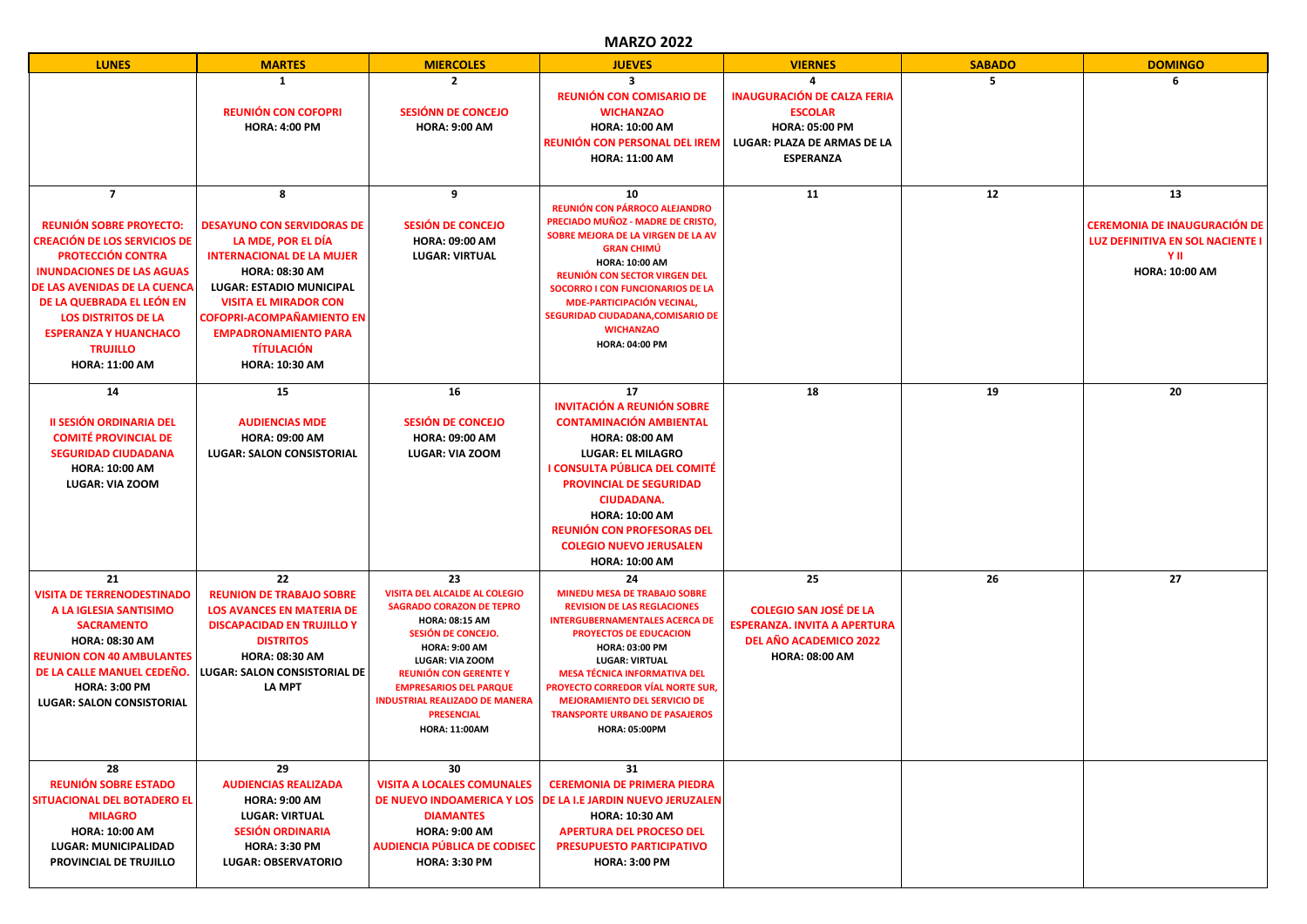| FEBRERO 2022                                                                                                               |                                                                                                                                                                                                                                          |                                                                                                                                                                                                                                                                                                                                                                    |                                                                                                                                                                                 |                                                                                                                                                                                                                                                                     |               |                |
|----------------------------------------------------------------------------------------------------------------------------|------------------------------------------------------------------------------------------------------------------------------------------------------------------------------------------------------------------------------------------|--------------------------------------------------------------------------------------------------------------------------------------------------------------------------------------------------------------------------------------------------------------------------------------------------------------------------------------------------------------------|---------------------------------------------------------------------------------------------------------------------------------------------------------------------------------|---------------------------------------------------------------------------------------------------------------------------------------------------------------------------------------------------------------------------------------------------------------------|---------------|----------------|
| <b>LUNES</b>                                                                                                               | <b>MARTES</b>                                                                                                                                                                                                                            | <b>MIERCOLES</b>                                                                                                                                                                                                                                                                                                                                                   | <b>JUEVES</b>                                                                                                                                                                   | <b>VIERNES</b>                                                                                                                                                                                                                                                      | <b>SABADO</b> | <b>DOMINGO</b> |
|                                                                                                                            | $\mathbf{1}$                                                                                                                                                                                                                             | $\overline{2}$                                                                                                                                                                                                                                                                                                                                                     | $\overline{\mathbf{3}}$                                                                                                                                                         | 4<br><b>JURAMENTACIÓN DE COMITÉ DE</b><br><b>PROGRESO Y DESARROLLO</b><br>"CORAZÓN DE JESUS", MANUEL<br><b>SOANE</b><br><b>HORA: 4:00 PM</b><br><b>LUGAR: MANUEL SOANE</b>                                                                                          | 5             | 6              |
| $\overline{7}$                                                                                                             | 8<br>REUNIÓN CON DIRECTIVA DEL<br><b>SECTOR FRATERNIDAD</b><br><b>HORA: 8:00 AM</b><br><b>AUDIENCIAS</b><br><b>HORA: 9:00 AM</b><br><b>REUNIÓN CON PADRE DE 4</b><br><b>SUYOS</b><br><b>HORA: 11:30 AM</b>                               | 9<br>SESIÓN DE CONCEJO<br><b>HORA: 9:00 AM</b><br><b>LUGAR: VIRTUAL</b><br>PRESENTACIÓN VIRTUAL DE LA<br><b>CONTRALORIA SOBRE LOS</b><br><b>RESULTADOS DEL MEGA</b><br><b>OPERATIVO DE CONTROL EN LA</b><br><b>REGIÓN LA LIBERTAD</b><br><b>HORA: 9:00 AM</b><br><b>PRIMERA SESIÓN</b><br><b>DESCENTRALIZADA EN LA</b><br><b>LIBERTAD</b><br><b>HORA: 09:00 AM</b> | 10<br><b>INAUGURACIÓN DE COMPAÑÍA DE</b><br><b>BOMBEROS LA ESPERANZA</b><br><b>HORA: 11:00 AM</b>                                                                               | 11                                                                                                                                                                                                                                                                  | 12            | 13             |
| 14                                                                                                                         | 15                                                                                                                                                                                                                                       | 16                                                                                                                                                                                                                                                                                                                                                                 | 17<br><b>REUNIÓN SOBRE INCIDENCIA</b><br><b>DELICUENCIAL EN LA PROVINCIA DE</b><br><b>TRUJILLO Y ESTRATEGIAS PARA</b><br><b>MENGUAR SU FRECUENCIA.</b><br><b>HORA: 10:00 AM</b> | 18<br>II SESIÓN DESCENTRALIAZADA DE<br>LA COMISIÓN DE VIVIENDA Y<br><b>CONSTRUCCION "AGUA SEGURA</b><br><b>SANEAMIENTO INTEGRAL EN LA</b><br><b>REGIÓN LA LIBERTAD"</b><br><b>HORA: 09:00 AM</b><br><b>REUNIÓN CON EL GENERAL PNP</b><br><b>HORA: 04:00 PM</b>      | 19            | 20             |
| 21<br><b>INVITACIÓN A CLAUSURA DE</b><br><b>TALLER ORIENTACIÓN E INTERÉS</b><br><b>VOCACIONAL</b><br><b>HORA: 11:00 AM</b> | 22<br><b>REUNIÓN CON EL ALCALDE DE</b><br><b>VICTOR RAUL EDER URBINA</b><br><b>HORA: 8:00 AM</b><br><b>AUDIENCIAS</b><br><b>HORA: 9:00 AM</b><br>REUNIÓN CON PRESIDENTA DE LA<br><b>FISCALIA DE LA LIBERTAD</b><br><b>HORA: 12:00 PM</b> | 23<br><b>REUNIÓN EN SEDALIB SOBRE</b><br><b>PROYECTO DE AGUA Y</b><br><b>ALCANTARILLADO</b><br><b>HORA: 8:00 AM</b><br>SESIÓN DE CONCEJO<br><b>HORA: 9:00 AM</b><br>REUNIÓN CON GENERAL PNP LA<br><b>LIBERTAD</b><br><b>HORA: 6:00 PM</b>                                                                                                                          | 24<br><b>REUNIÓN EN SEDALID</b><br><b>HORA: 8:00 AM</b>                                                                                                                         | 25<br><b>INVITACIÓN A LA MESA DE</b><br><b>TRABAJO DENOMINADA "GESTIÓN</b><br>Y TRABAJO ARTICULADO PARA EL<br><b>DESARROLLO DE LA REGIÓN"</b><br><b>JUNTO A LOS DEMÁS ALCALDES -</b><br>ORGANIZA, CARLOS ALVA ROJAS,<br><b>CONGRESISTA.</b><br><b>HORA: 9:30 AM</b> | 26            | 27             |
| 28                                                                                                                         |                                                                                                                                                                                                                                          |                                                                                                                                                                                                                                                                                                                                                                    |                                                                                                                                                                                 |                                                                                                                                                                                                                                                                     |               |                |